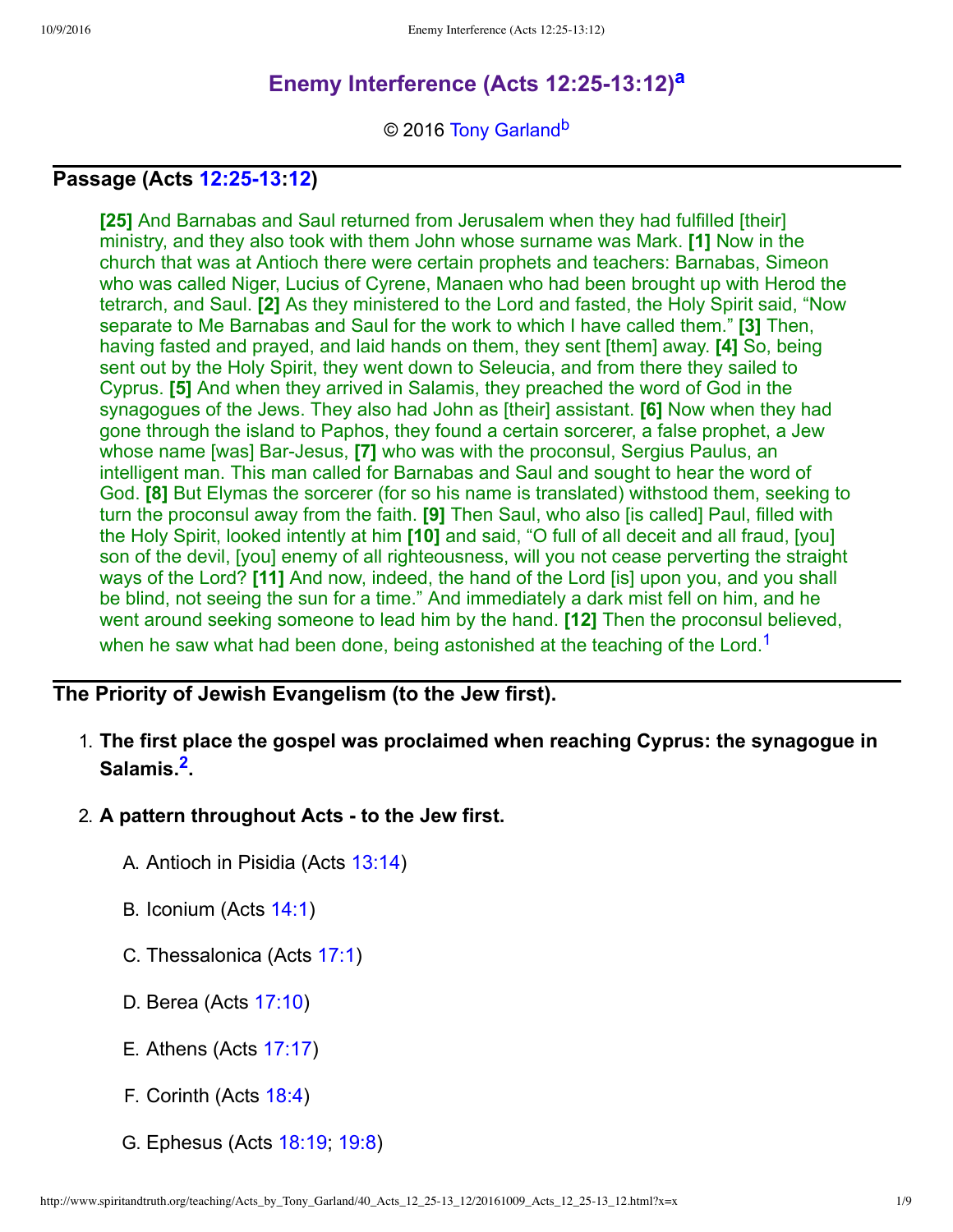H. Rome, with the "leaders of the Jews" (Acts [28:17\)](http://www.spiritandtruth.org/bibles/nasb/b44c028.htm#Acts_C28V17)

- I. Upon their rejection of the gospel by the Jews or Rome (A.D. 57-58), Paul stated, "Therefore let it be known to you that the salvation of God has been sent to the Gentiles, and they will hear it!" (Acts [28:28](http://www.spiritandtruth.org/bibles/nasb/b44c028.htm#Acts_C28V28))
- <span id="page-1-0"></span>II. This statement is intended to apply to the Gentiles *of Rome*, not to the idea that Jews are no longer to be a focus of evangelism in general.<sup>[3](#page-7-2)</sup>

### 3. **What was Paul's purpose and message?**

- A. "... I stand, witnessing both to small and great, saying no other things than those which the prophets and Moses said would come—that the Christ would suffer, that He would be the first to rise from the dead, and would proclaim light to the Jewish people and to the Gentiles" (Acts 26:22-23).
- B. His belief: Christianity was nothing more than "completed Judaism." The Jews would naturally believe since Jesus was the One predicted by Moses and their Scriptures.

### **John Mark**

- 1. **"They had John as their assistant" (Acts [13:5\)](http://www.spiritandtruth.org/bibles/nasb/b44c013.htm#Acts_C13V5).**
- 2. **John "whose surname was Mark" (Acts [12:12,](http://www.spiritandtruth.org/bibles/nasb/b44c012.htm#Acts_C12V12) [25\)](http://www.spiritandtruth.org/bibles/nasb/b44c012.htm#Acts_C12V25).**
- 3. **Cousin of Barnabas (Col. [4:10](http://www.spiritandtruth.org/bibles/nasb/b51c004.htm#Col._C4V10)).**
- 4. **Peter went to the house of John Mark's mother after being rescued from prison by the angel in the previous chapter (Acts [12:12\)](http://www.spiritandtruth.org/bibles/nasb/b44c012.htm#Acts_C12V12).**
- 5. **Peter calls him "my son," probably on account of being his spiritual father (1Pe. [5:13\)](http://www.spiritandtruth.org/bibles/nasb/b60c005.htm#1Pe._C5V13).**
- 6. **Will depart from Paul and Barnabas in Perga (barely having arrived in Asia Minor) which was apparently not the original plan.**
	- A. Paul considered this to be a serious departure such that he refused to consider taking John Mark on the subsequent missionary journey.<sup>[4](#page-8-2)</sup>
	- B. Paul's feelings on this were apparently quite strong. Enough so that it led to Paul and Barnabus to separate for a time, with Paul taking Silas as he embarked on his second missionary journey (Acts 15:39-41).

### 7. **Sometimes relationships among wellmeaning Christians can be rocky and go astray.**

<span id="page-1-1"></span>A. It does not mean, however, that God won't still work through those who disagree.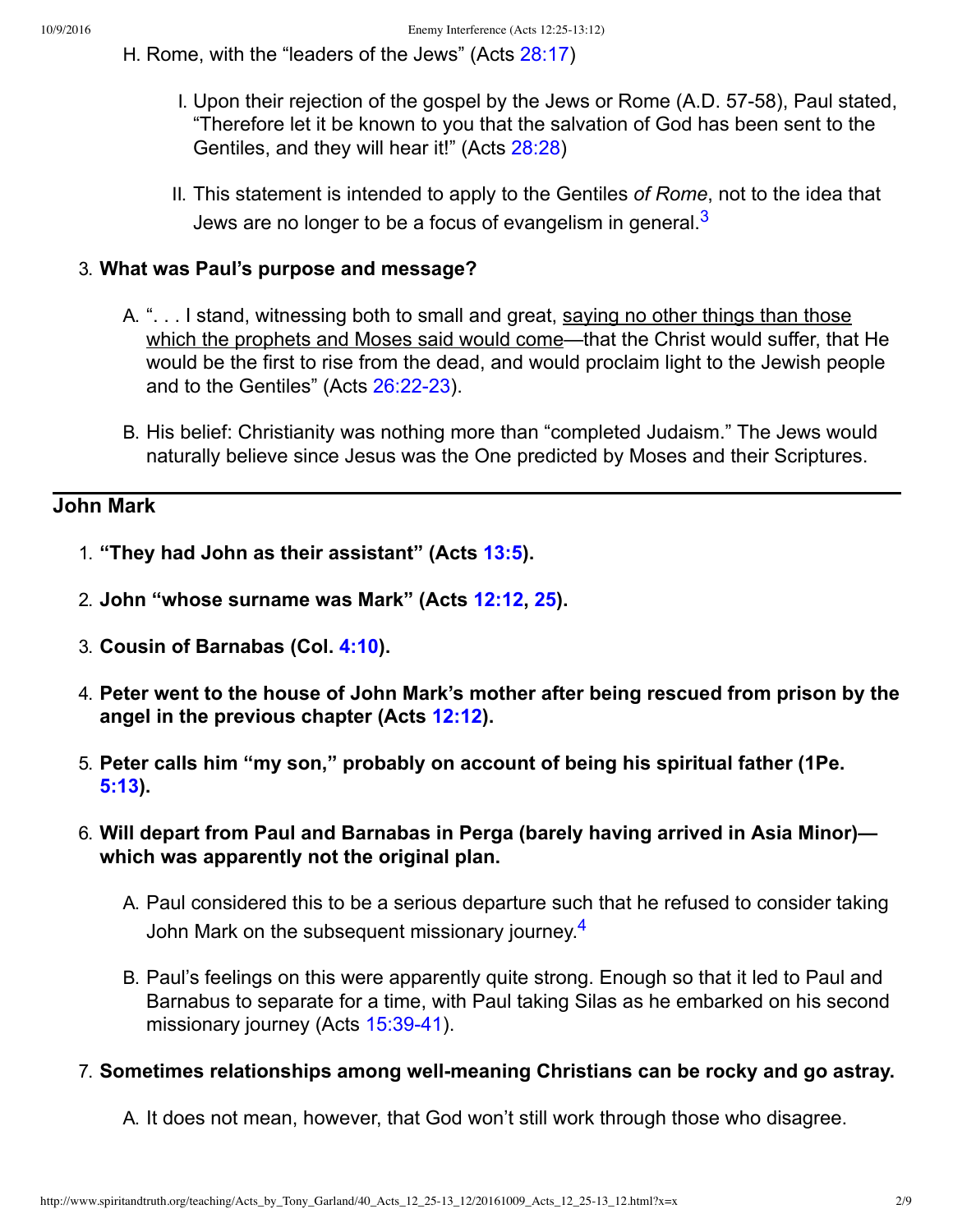- B. We eventually find John Mark with Paul during Paul's subsequent imprisonment at Rome (Col. [4:10;](http://www.spiritandtruth.org/bibles/nasb/b51c004.htm#Col._C4V10) Philemon [1:24](http://www.spiritandtruth.org/bibles/nasb/b57c001.htm#Phm._C1V24)).
- C. John Mark appears to have been the author of the gospel of Mark.

## **Spiritual Opposition to the Gospel**

1. **Traveled through Cyprus from east to west to arrive at Paphos on the west coast.**

### 2. **Here Saul, Barnabus, and John Mark come upon two interesting characters.**

- <span id="page-2-0"></span>A. Sergius Paulus: a proconsul, basically a Roman governor.[5](#page-8-3)
- B. BarJesus, also called Elymas: a Jewish magician and false prophet
	- I. The term for "sorcerer" is  $\mu$  $\alpha$  $\gamma$ ov [*magon*], the same word that is translated "magi" elsewhere—can denote "wise men" who may or may not have involvement in the occult.
	- II. Elymas is described as a **ψευδοπροφήτην** [*pseudoprophētēn*], a "pseudoprophet", definitely involved in the occult.

### 3. **Compare Sergius and Elymas**

- A. Both men were *intelligent*, but as we'll see, intelligence is not the determining factor in finding the truth. They are both intelligent, but have radically different destinies.
- B. Both men were authority figures: one in the political realm, the other in the spiritual realm.
- C. Different agendas
	- I. Sergius "called for Barnabas and Saul and sought to hear the word of God" (Acts [13:7\)](http://www.spiritandtruth.org/bibles/nasb/b44c013.htm#Acts_C13V7).
		- a. Not only did he go out of his way to meet with Barnabas and Saul, but he "sought to hear the word of God"!
		- b. Sought is from επιζητέω [*epizēteō*].
			- i. Describes the zealous desire of the Jewish crowds who swarmed after Jesus (Acts 4:42).
			- ii. Describes the intensity of Herod's search for Peter after his escape from prison (Acts [12:19\)](http://www.spiritandtruth.org/bibles/nasb/b44c012.htm#Acts_C12V19).
			- iii. Here it describes an intellectual desire: more than mere interest or curiosity, but an interest fueled by desire, having some intensity.
			- iv. The Holy Spirit had already been at work on this man's heart.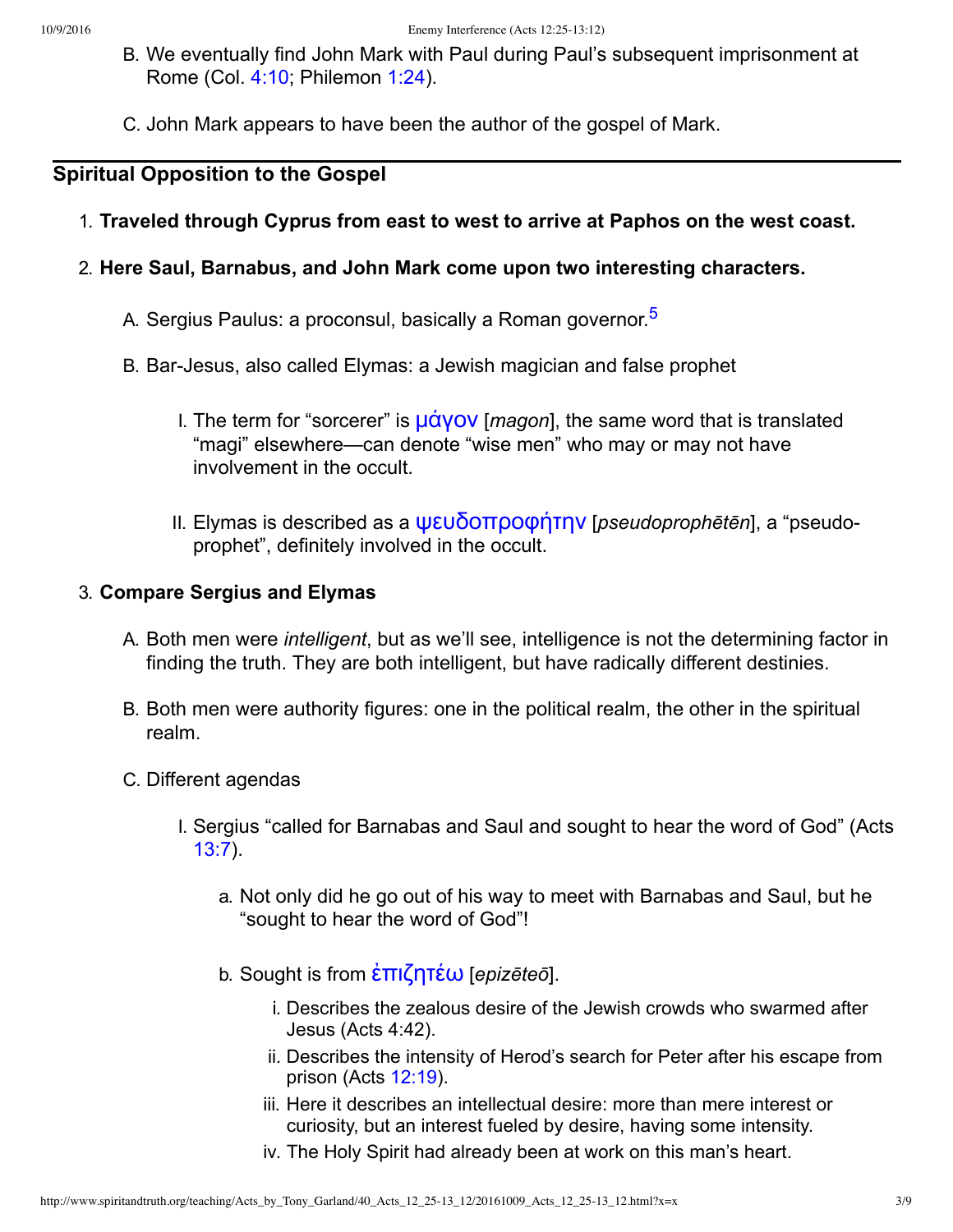- II. Elymas: "sought to turn the proconsul away from the faith" (Acts [13:8](http://www.spiritandtruth.org/bibles/nasb/b44c013.htm#Acts_C13V8)).
	- a. Elymas had a spiritual specialty, a spiritual job to accomplish for his master.
	- b. To pervert the straight ways of the Lord (Acts [13:10](http://www.spiritandtruth.org/bibles/nasb/b44c013.htm#Acts_C13V10)).
		- i. Pervert is from **διαστρέφω** [*diastrephō*].
			- **Taking that which is straight and making it crooked.**
			- "Bending" the truth.
			- $\blacksquare$  To cause to turn away from belief (Luke [23:2\)](http://www.spiritandtruth.org/bibles/nasb/b42c023.htm#Luke_C23V2).
	- c. Elymas appears interested, even adept, in spiritual matters, but his M.O. is always to move people further from the truth.
	- d. It can be packaged, represented in all sorts of manners, but this is the core goal!
	- e. Most often, such individuals represent themselves as "open-minded" seekers of truth, but they are anything but neutral!
- D. Different reactions
	- I. Proconsul, who was not personally struck, believed!
	- II. Elymas, who had direct forceful experience of God's power neither repented or believed!
		- a. "If you, oh God, would just give me evidence!"
	- III. Two men, equivalent intelligence, equivalent evidence, but radically different responses.
		- a. The proconsul "saw what had been done" and responded in faith.
		- b. The sorcerer was blinded, did not respond.
		- c. Evidence is not enough ultimately, *it is not the determinative element people make it out to be*.

### 4. **Compare Paul vs. Elymas**

- A. Filled with?
	- I. Paul the Holy Spirit (πνεύματος άγίου [*pneumatos hagiou*]).
	- II. Elymas all deceipt and all fraud (παντὸς δόλου και πάσης ραδιουργίας [*pantos dolou kai pasēs hradiourgias*]).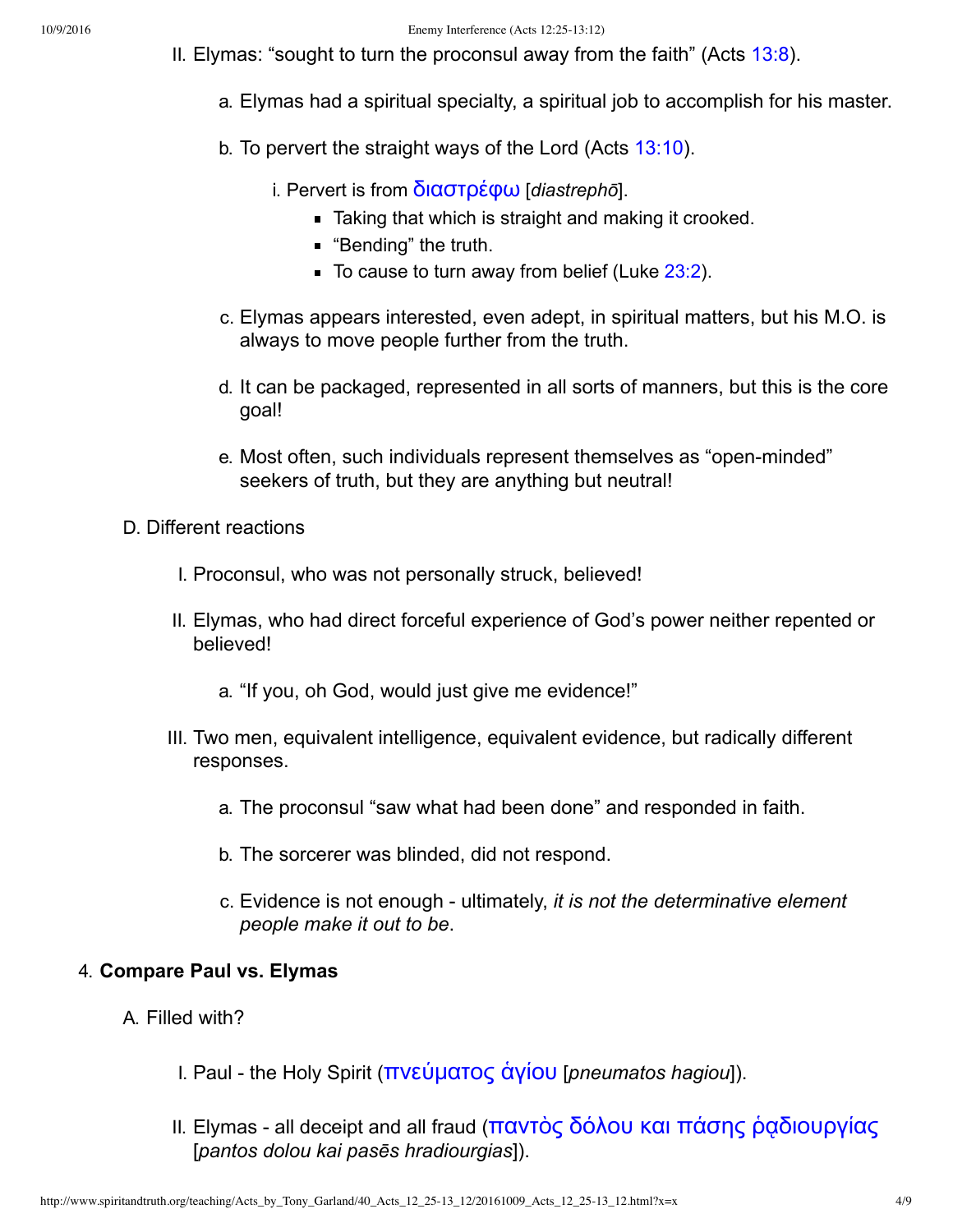- a. Deceipt (**δόλου** [*dolou*]) = deceit, slyness, trickery, cunning.
	- i. Opposite ( $\ddot{\alpha}$ δολος [*adolos*] = unadulterated (nothing added or detracted).
- b. Fraud (*pαδιουργίας [hradiourgias]*) = trickery, related form describes a charlatan.
	- i. Purposeful misrepresentation of that which is true.

#### B. Serving?

- I. Paul a son of God.
- II. Elymas a son of the devil.
- C. Promoting?
	- I. Paul teaching righteousness.
	- II. Elymas "enemy of all righteousness" (v. 10).

#### D. Sight

- I. Paul, once spiritually blind, having been physically blinded by Jesus (on the road to Damascus), now could see both physically and spiritually.
- II. Elymas, who previously coud "see" (physically, if not spiritually) became physically blind.
- III. Paul when he had a power encounter with God and was blinded, came to faith. Not so Elymas!
	- a. It seems obvious that when Elymas received his physical sight, he remained spiritually blind.

#### **Enemy Interference**

#### 1. **Myth of Neutrality**

- A. Ourselves
- B. The society/culture
- C. Those who believe they are intelligent and able to discern truth are actually living "under the influence".
- D. Not the influence of alcohol or recreational drugs: the pervasive influence of "the ruler of this world".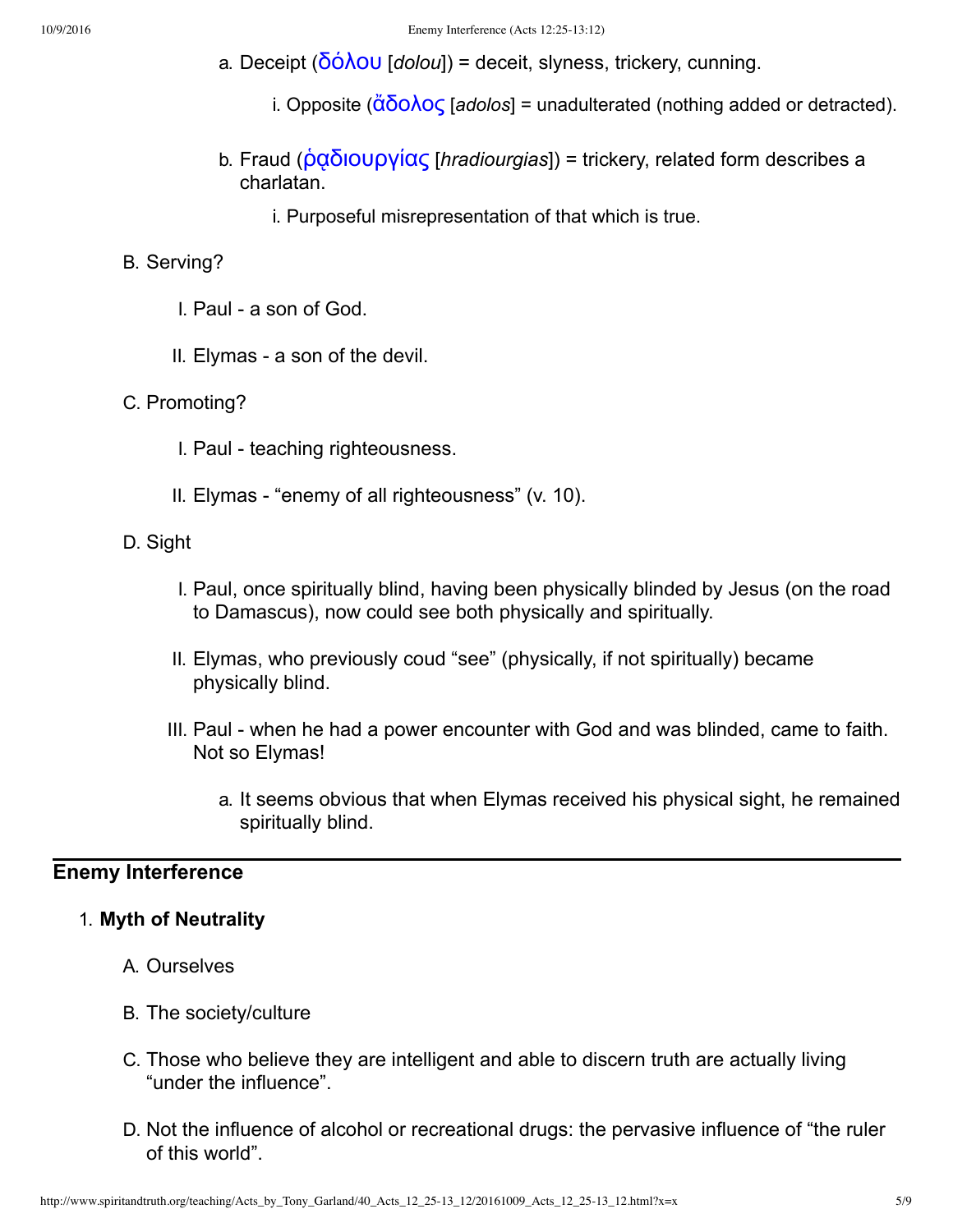- I. How ironic that the modern age rejects the reality of a personal devil!
- II. Jesus had much to say concerning Satan, and referred to him on several occasions as the "ruler of this world" (John [12:31;](http://www.spiritandtruth.org/bibles/nasb/b43c012.htm#John_C12V31) [14:30](http://www.spiritandtruth.org/bibles/nasb/b43c014.htm#John_C14V30)).
	- a. ruler =  $\alpha$ ρχων [*archōn*], chief one, "first in rank or power."
	- b. world = KOULOC [kosmos], which can mean the literal earth, but often denotes the "godless world system."
		- i. The secular, atheistic worldview plus . . .
		- ii. The worldview of all false religions.
- III. Paul tells us Satan is the "god of this age" (<u>δ</u> θεὸς τοῦ αιῶνος [ho theos tou *aiōnos*], 2Cor. [4:4\)](http://www.spiritandtruth.org/bibles/nasb/b47c004.htm#2Cor._C4V4) and that his chief activity is to blind people to spiritual truth by placing a veil over their minds.
	- a. Not just to confuse, but specifically designed to keep them from belief in God: "lest the light of the gospel of the glory of Christ, who is the image of God, should shine on them" (2Cor. [4:4\)](http://www.spiritandtruth.org/bibles/nasb/b47c004.htm#2Cor._C4V4).
- IV. In his letter to the Ephesian church, Paul tells us he is the "prince of the power of the air" and the primary "spirit who now works in the sons of disobedience" (Eph. [2:2](http://www.spiritandtruth.org/bibles/nasb/b49c002.htm#Eph._C2V2)).
- E. So much for neutrality!
- F. As a non-believer, your number one priority in eventually finding the truth is to realize *this*: you are not living in a neutral bubble.
	- I. We are all immersed in a polluted stream which has the purposeful design of suppressing access to the truth.
	- II. As an unbeliever, your own mind is presently "under the influence" of both sin and this world system. Your mind is addled in its ability to function truly objectively.
	- III. Therefore, you are operating from a place of liability and weakness: you will not find the truth apart from crying out to God!

### 2. **A need to actively interfere with the truth**

- A. Notice the tactics of Elymas: he is not content to let the Proconsul do his thing while Elymas butts out or stays home!
- B. It is not acceptable to allow the truth to have an open playing field—the game must be rigged at all costs.
- C. Thus, the focus on interference, suppression, distortion, manipulation.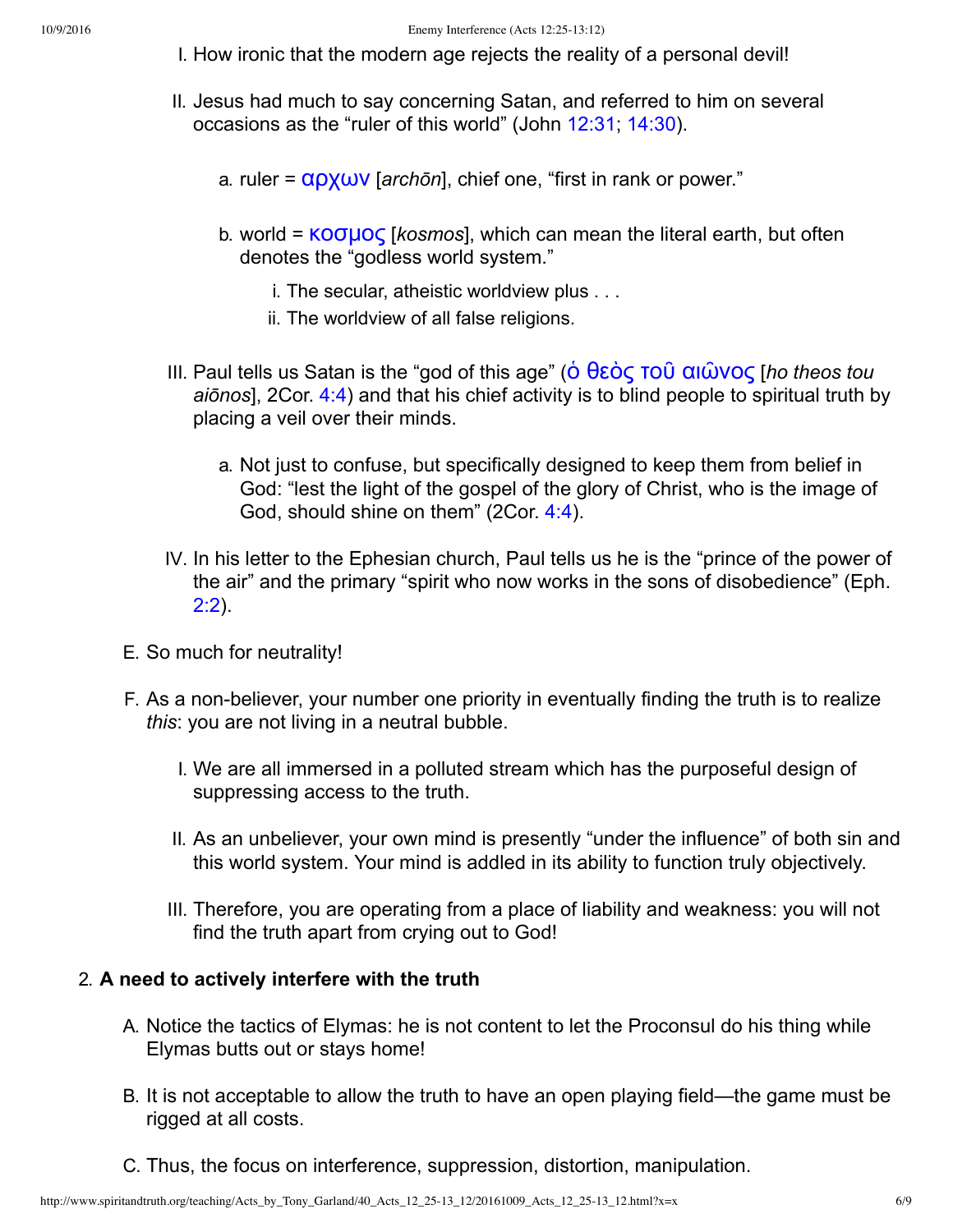### 3. **A few examples**

### A. Media

- I. Fathers as buffoons.
- II. Pastors, priests, monks, and nuns as wimps or sexual perverts.
- III. Even in the rare religious film, the gospel is almost always absent or completely distorted.
- IV. Religion is only highlighted in the mainstream media when it is a huge distortion (Roman Catholicism, Popish foolery, megachurch mischief, endorsing apostate practices) or falls on its face (child abuse scandals, kool-aid killings, people hitching rides on comets, and the like).
- V. Overall, the media is *not neutral*. Why? Because, as John wrote so long ago, "We know  $\dots$  the whole world lies [under the sway of] the wicked one" (1Jn.  $5:19$ ).
- VI. Non-believers may deny it, but we know otherwise. The evidence is clear.
- B. Intelligent design
	- I. Deemed "non-science" and barred from the classroom.
	- II. Can't defeat it on its own merit, so keep it off the playing field.
	- III. SETI, the search for extra-terrestrial intelligence, is deemed science.
	- IV. ID, which uses the very same intelligence detecting technologies to find intelligence all around us is pseudo-science or worse, religion.
	- V. Notice the dual standard this is clear evidence of bias.
	- VI. A bias which Paul wrote of many years ago.
		- a. For the wrath of God is revealed from heaven against all ungodliness and unrighteousness of men, who [like Elymas in our passage] suppress the truth in unrighteousness, because what may be known of God is manifest in them, for God has shown it to them (Romans  $1:18-19$ ).

### C. Creationism

- I. Creationism is non-science, based on unprovable myths.
- II. The big bang is objective, based on hard facts.
	- a. Inflation: an infinitesimal period of time early in the universe when information and matter traveled at enormous speeds—far in excess of the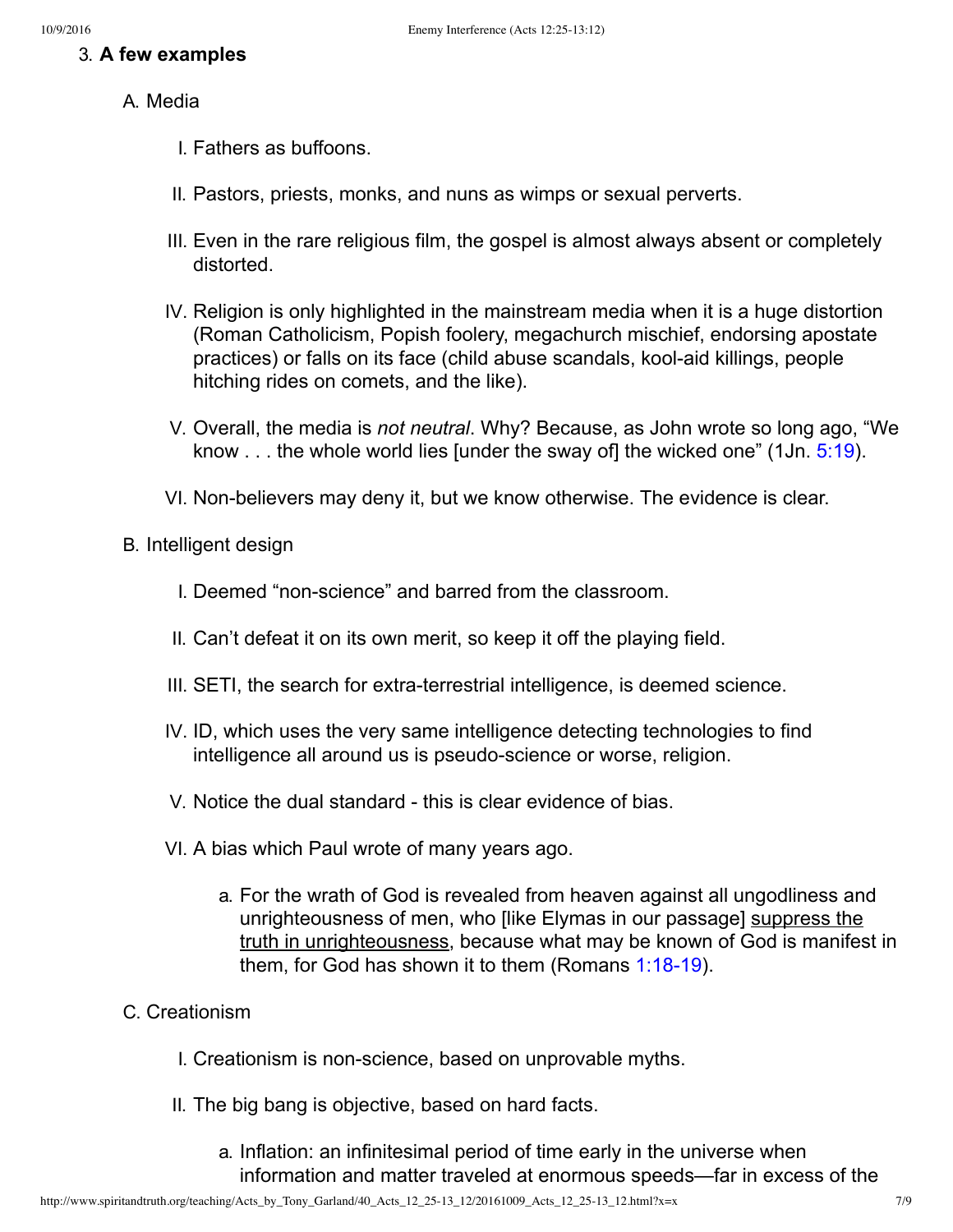speed of light.

- b. Singularity: an infinitesimal point in space, where all known laws of physics are suspended.
- c. Information: the "sea" of organization and complexity of information we are "swimming" in all came about from an undirected explosion billions of years ago.
- d. Dark matter: the largest portion of material in the universe can't be seen and has yet to be detected.
- III. Yes, we need to keep those crack-pot creationists out of our schools and stick to teaching our kids the hard facts!
- IV. Again, an uneven playing field.
	- a. Evolution and Big Bang cosmology are given free reign in the culture and schools.
	- b. Creationism is suppressed and portrayed as lunacy. It is strictly off-limits for teachers shepherding our children, and for academics to discuss its relevance in nearly any setting can be the kiss of death (denial of tenure, loss of job, ruination of career).

### **Prayer**

- 1. **We face an active enemy with vast resources and a large, willing, and energetic workforce.**
- 2. **But, like Paul, our resources are greater.**



<span id="page-7-3"></span>[SpiritAndTruth.org Scan Code](http://www.spiritandtruth.org/)<sup>[c](#page-8-4)</sup>

Endnotes:

- <span id="page-7-0"></span>[1.](#page-0-0) [NKJV](#page-8-5), Acts [12](http://www.spiritandtruth.org/bibles/nasb/b44c012.htm#Acts_C12V12):25-13:12
- <span id="page-7-1"></span>[2.](#page-0-1) "Tradition says that Barnabas preached in Alexandria and Rome, and was stoned to death at Salamis in about 61 CE. He is considered the founder of the Church of Cyprus. His bones are believed to be located in the nearby monastery named after him." [WP](#page-8-6), [Salamis, Cyprus, Christianity](https://en.wikipedia.org/wiki/Salamis,_Cyprus#Christianity)<sup>a</sup>
- <span id="page-7-4"></span><span id="page-7-2"></span>[3.](#page-1-0) ""Although the Scriptures are very clear about this procedure, it is nevertheless denied by many. A major argument used to refute this